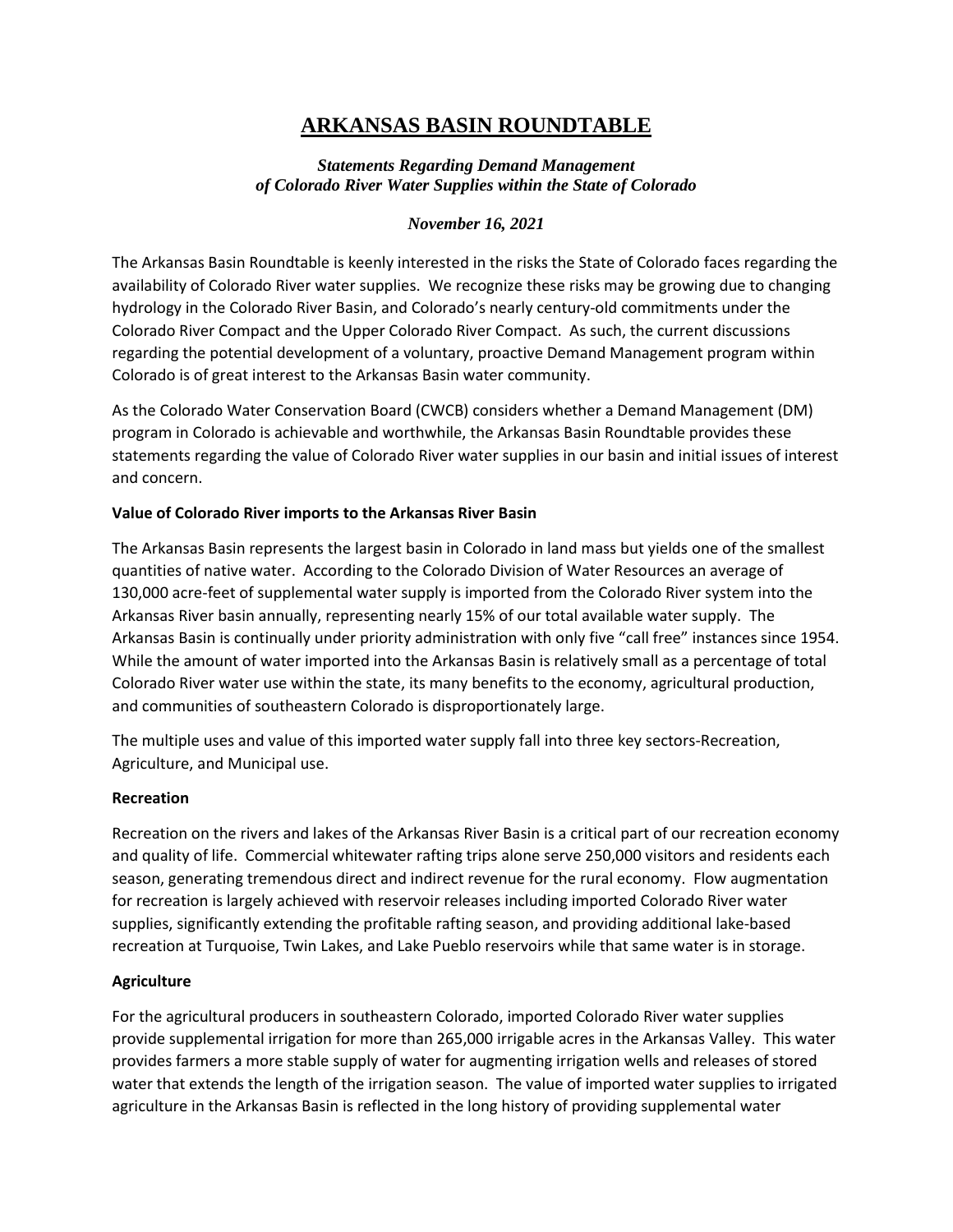supplies to support farmers and rural communities along the Arkansas River and especially in the Lower Arkansas River Valley.

# **Municipal**

Nearly 900,000 Coloradans living in the Arkansas Basin depend on water from the Colorado River for municipal and domestic supplies. The two largest cities in the Basin, Pueblo and Colorado Springs, use Colorado River water imported through multiple transmountain diversion systems, and rely heavily on the use and multiple reuses of these supplies to meet their communities' needs. In addition, organizations with transmountain diversion systems, such as the Southeastern Colorado Water Conservancy District, provide supplemental municipal water supplies to multiple small cities, towns and other water providers throughout the Basin either directly or through augmentation of drinking water wells. Through development of the Arkansas Valley Conduit, clean, safe drinking water, generated largely from the Colorado River, will be provided to over 40 communities, and up to 50,000 Coloradans throughout the Lower Arkansas River Valley. Without available Colorado River water supplies, these rural communities will face growing drinking water insecurity.

## **Conclusion and Initial Issues of Interest and Concern**

In all these ways, Colorado River water provides immeasurable benefit to the Arkansas River Basin, and quality of life in southeastern Colorado. The relatively small amount of Colorado River water used in the Arkansas Basin is leveraged to provide efficient use and reuse within the basin. The Arkansas Basin is arguably the most water efficient basin in Colorado, in part due to our efficient and responsible use of imported Colorado River water supplies.

Any programmatic changes in how Colorado River water supplies are used within Colorado, including a voluntary Demand Management program, must be made with a clear understanding of the many benefits that imported water supplies have within the Arkansas Basin and other parts of the State, and allow flexibility for the protection of these types of benefits in cooperation with water users throughout Colorado. Simply put, we believe the question of managing the risks of limited Colorado water supplies in the state requires an "all Colorado" perspective and approach.

In this vein, as the CWCB considers the feasibility of a Demand Management program within Colorado, the Arkansas Basin Roundtable has identified several initial issues which, in our view, must be addressed for that investigation to fruitfully continue:

- 1. Water Diversion and Use Data. A viable Demand Management program would require accurate data regarding water rights operations and water use throughout the Colorado River system within Colorado. At this time, it appears that even the most basic data (e.g. historic headgate diversions and return flows) may be unavailable for significant portions of Colorado's western slope. Measurement of water diversions and use of Colorado River water supplies in the Colorado River tributaries within Colorado must be improved to best manage and protect uses of Colorado River water supplies throughout Colorado.
- 2. Clarity. The purpose of Demand Management is to avoid or reduce the impacts of a Colorado River Compact "call," i.e. the reduction of consumptive uses of Colorado River water supplies within Colorado to meet compact requirements. Although the determination of how such a compact "call" might be administered is well beyond the scope of the DM, the Arkansas Basin Roundtable believes it would be helpful for the State to appropriately consider and clearly